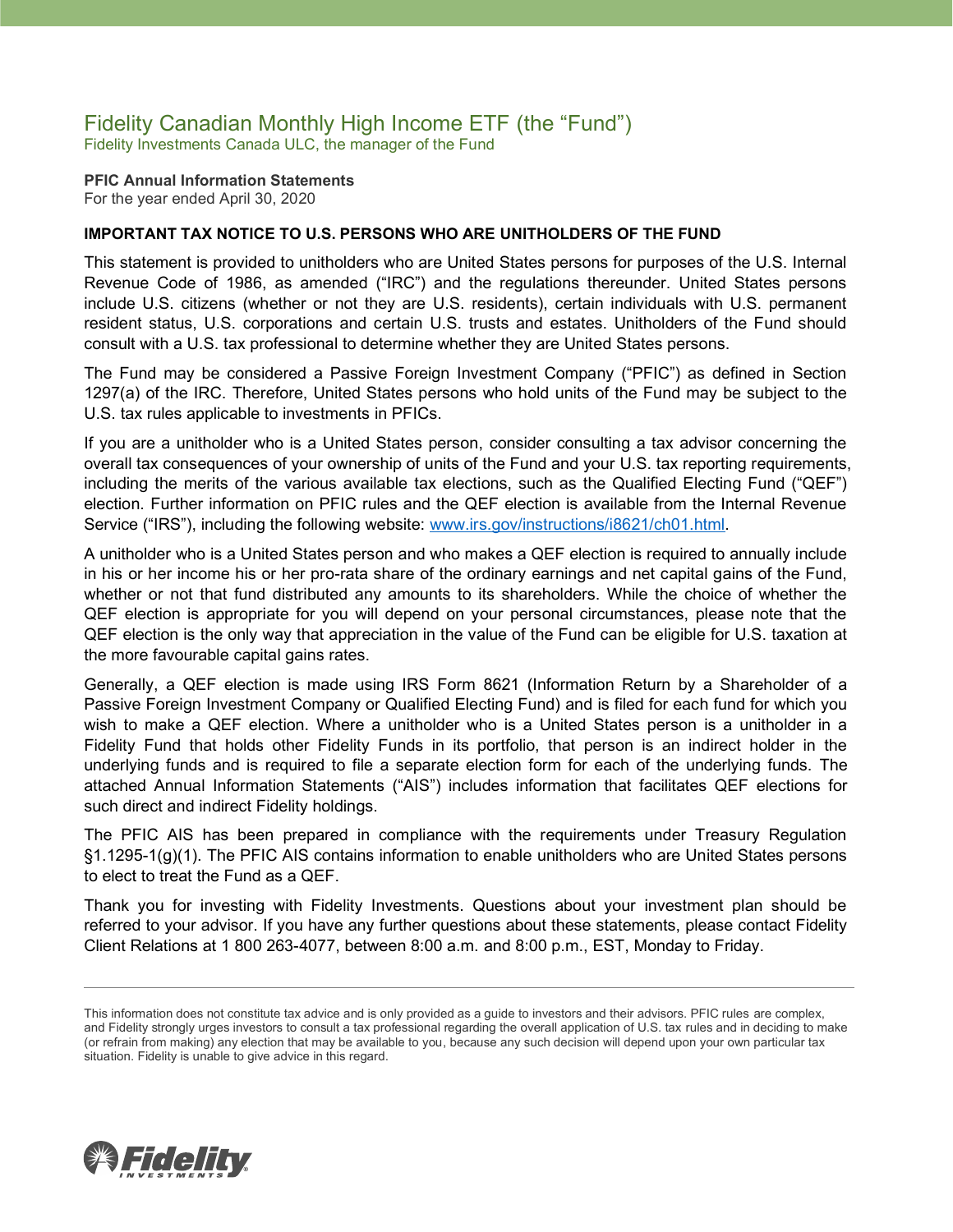# Fidelity Canadian Monthly High Income ETF

#### **PFIC Annual Information Statements (US\$)**

For the Fund's PFIC taxation year ended April 30, 2020

- 1. This Information Statement applies to the PFIC taxation year of Fidelity Canadian Monthly High Income ETF (the "Fund") commencing on January 16, 2020 and ending on April 30, 2020.
- 2. The per-unit, per-day amounts of ordinary earnings and net capital gains of the Fund and its lower-tier Fund(s) as applicable, for the period specified in paragraph (1) are provided in the table:

| <b>FIDELITY FUND HELD DIRECTLY</b>                                    |                                       | <b>ORDINARY</b><br><b>EARNINGS \$</b> | <b>NET CAPITAL</b><br><b>GAIN \$</b>             |                                              |
|-----------------------------------------------------------------------|---------------------------------------|---------------------------------------|--------------------------------------------------|----------------------------------------------|
| Fidelity Canadian Monthly High Income ETF                             |                                       | 0.00000000                            | 0.00000000                                       |                                              |
| <b>FIDELITY LOWER-TIER FUNDS HELD</b><br><b>INDIRECTLY</b>            | <b>ORDINARY</b><br><b>EARNINGS \$</b> | <b>NET CAPITAL</b><br><b>GAIN \$</b>  | <b>FUND'S U.S. TAX</b><br><b>YEAR COMMENCING</b> | <b>FUND'S U.S. TAX</b><br><b>YEAR ENDING</b> |
| Fidelity Systematic U.S. High Yield<br><b>Bond ETF</b>                | 0.00018964                            | 0.00000000                            | September 23, 2019                               | April 30, 2020                               |
| Fidelity Systematic Canadian Bond<br>Index ETF                        | 0.00039118                            | 0.00000000                            | September 20, 2019                               | April 30, 2020                               |
| Fidelity U.S. High Quality Index<br><b>ETF</b>                        | 0.00027153                            | 0.00000066                            | May 1, 2019                                      | April 30, 2020                               |
| Fidelity Canadian High Dividend<br><b>Index ETF</b>                   | 0.00083442                            | 0.00022652                            | May 1, 2019                                      | April 30, 2020                               |
| Fidelity U.S. High Dividend Index<br><b>ETF</b>                       | 0.00011259                            | 0.00015550                            | May 1, 2019                                      | April 30, 2020                               |
| Fidelity U.S. High Dividend<br><b>Currency Neutral Index ETF</b>      | 0.00000000                            | 0.00000000                            | May 1, 2019                                      | April 30, 2020                               |
| Fidelity U.S. Dividend for Rising<br>Rates Index ETF                  | 0.00011323                            | 0.00012590                            | May 1, 2019                                      | April 30, 2020                               |
| Fidelity U.S. Dividend for Rising<br>Rates Currency Neutral Index ETF | 0.00000000                            | 0.00000000                            | May 1, 2019                                      | April 30, 2020                               |
| Fidelity International High Dividend<br>Index ETF                     | 0.00000000                            | 0.00000000                            | May 1, 2019                                      | April 30, 2020                               |
| Fidelity U.S. Money Market<br><b>Investment Trust</b>                 | 0.00001727                            | 0.00000000                            | May 1, 2019                                      | April 30, 2020                               |
| <b>Fidelity Canadian Money Market</b><br><b>Investment Trust</b>      | 0.00000575                            | 0.00000000                            | May 1, 2019                                      | April 30, 2020                               |

To determine your pro-rata share of the amounts of ordinary earnings and net capital gains of the Fund and each of its lower-tier Fund(s) held directly and indirectly, as applicable, multiply the per-unit per-day amounts indicated above by the number of units of the Fund held and the number of days you held the units during the Fund's PFIC taxation year.